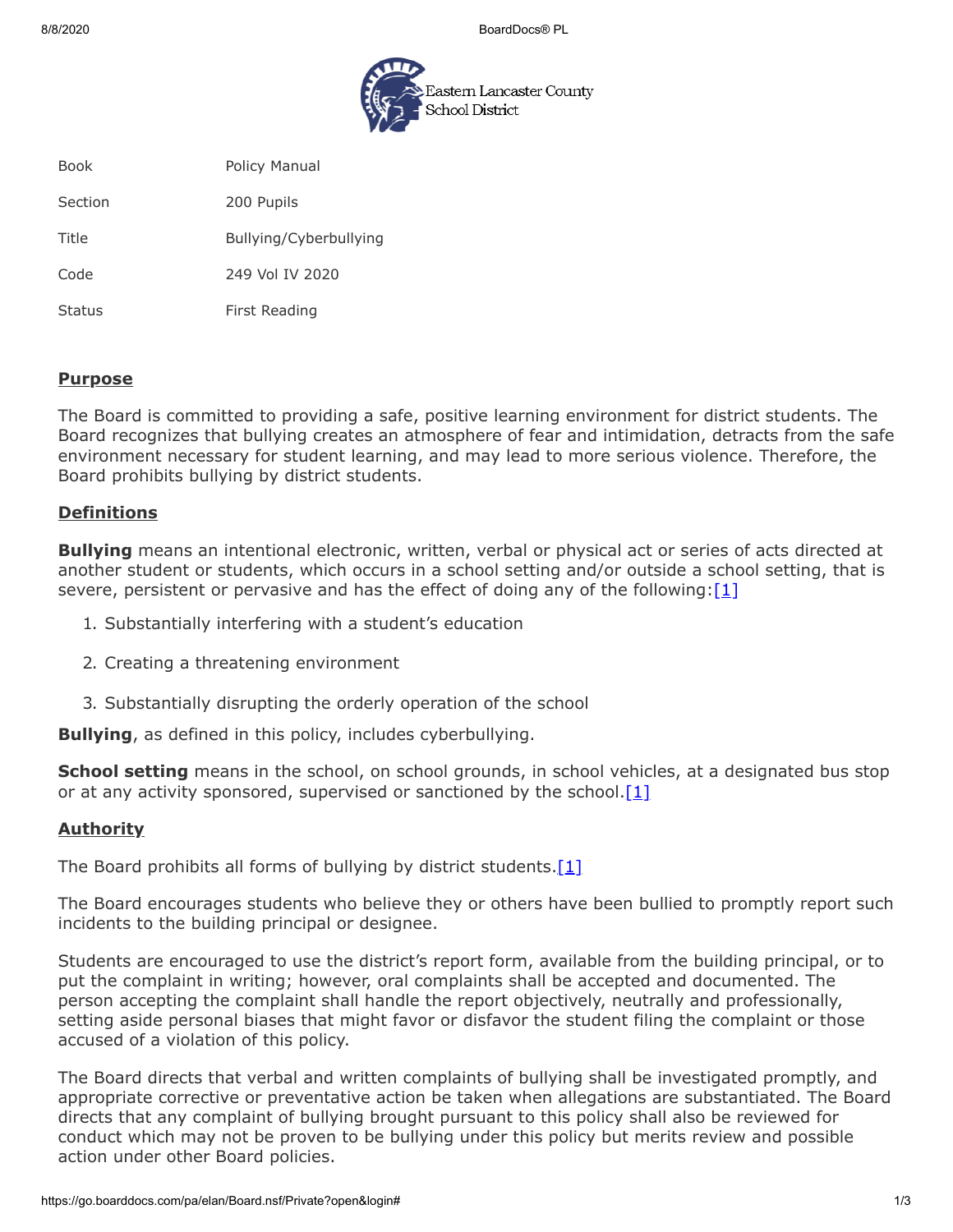## **Title IX Sexual** Harassment **and Other** Discrimination

Every report of alleged bullying that can be interpreted at the outset to fall within the provisions of policies addressing potential violations of laws against discrimination shall be handled as a joint, concurrent investigation into all allegations and coordinated with the full participation of the Compliance Officer **and Title IX Coordinator**. If, in the course of a bullying investigation, potential issues of discrimination are identified, the **Title IX Coordinator** shall be promptly notified, and the investigation shall be conducted jointly and concurrently to address the issues of alleged discrimination as well as the incidents of alleged bullying.[2][3]

## **Confidentiality**

Confidentiality of all parties, witnesses, the allegations, the filing of a complaint and the investigation shall be handled in accordance with **applicable law, regulations,** this policy and the district's legal and investigative obligations.

### **Retaliation**

Reprisal or retaliation relating to reports of bullying or participation in an investigation of allegations of bullying is prohibited and shall be subject to disciplinary action.

# **Delegation of Responsibility**

Each student shall be responsible to respect the rights of others and to ensure an atmosphere free from bullying.

The Superintendent or designee shall develop administrative regulations to implement this policy.

The Superintendent or designee shall ensure that this policy and administrative regulations are reviewed annually with students. $[1]$ 

The Superintendent or designee, in cooperation with other appropriate administrators, shall review this policy every three (3) years and recommend necessary revisions to the Board. $[1]$ 

District administration shall annually provide the following information with the Safe School Report: [\[1\]](http://www.legis.state.pa.us/cfdocs/legis/LI/uconsCheck.cfm?txtType=HTM&yr=1949&sessInd=0&smthLwInd=0&act=14&chpt=13A&sctn=3&subsctn=1)

- 1. Board's Bullying Policy.
- 2. Report of bullying incidents.
- 3. Information on the development and implementation of any bullying prevention, intervention or education programs.

# **Guidelines**

The Code of Student Conduct, which shall contain this policy, shall be disseminated annually to students. $[1][4][5]$  $[1][4][5]$ 

This policy shall be accessible in every classroom. The policy shall be posted in a prominent location within each school building and on the district website. $[1]$ 

### **Education**

The district may shall develop, implement and evaluate bullying prevention and intervention programs and activities. Programs and activities shall provide district staff and students with appropriate training for effectively responding to, intervening in and reporting incidents of bullying.  $[1][6][7][8]$  $[1][6][7][8]$  $[1][6][7][8]$  $[1][6][7][8]$ 

### Consequences for Violations